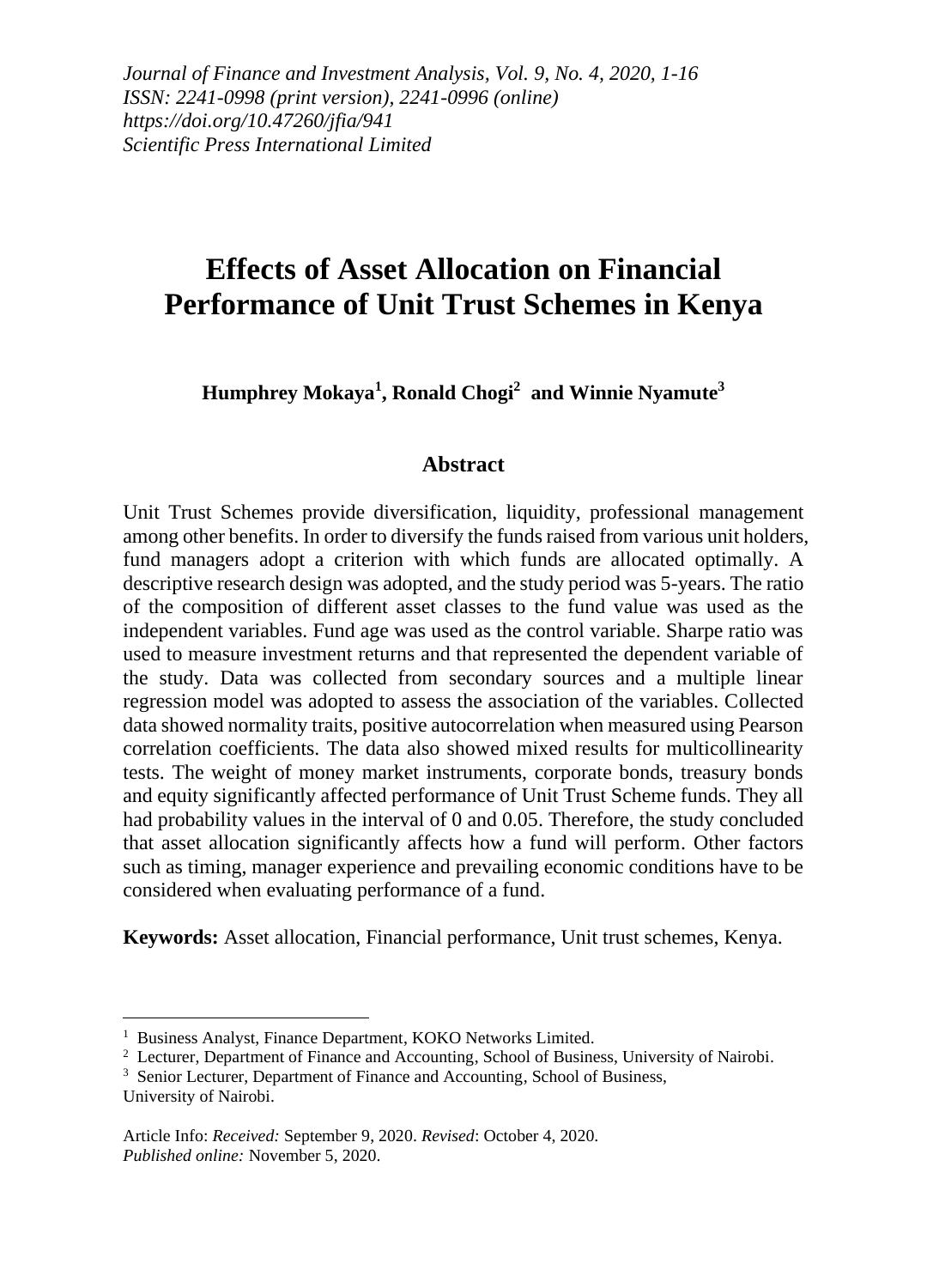## **1. Introduction**

Deciding on an appropriate mix of financial assets which an investor's funds will be allocated is a decision fund manager have to make throughout their daily investing operations. Investment is not a matter of picking stocks and other asset classes to put your money in, but it is about choosing the right combination of financial asset classes where one can put their money in (Karimi, 2013). Therefore, asset allocation is an important decision which differentiates between a poorly performing scheme and one which offers attractive returns to the investors. Investment returns point to how a scheme is financially performing. Asset allocation is also regarded as an investment strategy (Dziwok, 2014). An appropriate strategy allows the fund manager to profile investors in terms of the risk levels they can tolerate, their investment preferences and how they rate the fund (Velusamy and Selvaveerakumar, 2014).

Various models have been developed in a bid to explain the inter-relationship which exists between investment returns and the risk involved. Risk underlies asset allocation. (Sharpe, 1964) and (Lintner, 1965) developed CAPM to describe expected returns of a security and the risk involved. (Markowitz, 1952) developed the modern portfolio theory (MPT) to serve as a guide towards building optimal portfolios given the assumption that investors are risk averse. MPT guide ensures delivery of maximum returns on the lowest risk levels. Later, (Sharpe, 1966) developed a ratio to explain the return of an investment compared to its risk which came to be popularly known as Sharpe's ratio.

Unit Trust Schemes primarily invest in equity, money market instruments and fixed interest financial instruments. Trends have emerged where Unit Trusts are diversifying their investments by not only investing in local instruments but making investments in foreign financial instruments as well. In Kenya, Unit trust schemes growth has been steady having grown from almost zero schemes in 2001 up to 11 in the year 2008 and 18 in 2018. This is according to a CMA study on the low uptake of capital market products published in June 2018. Assets under management in Kenya has also been growing standing at Ksh 61.5 Billion in 2019 notes a quarter 1 report by CMA. This is attributed to better asset allocation practices which ultimately lead to better investment returns.

## **2. Preliminary Notes**

## **2.1 Definition**

Simple linear regression was used to analyze data in order to establish the stretch to which asset allocation affects financial performance of a Unit Trust Scheme. Further, descriptive statistics were used to represent the general information of the data collected. SPSS and Excel were used in analysis and presentation of data. The below research model was adopted: -

$$
S_{fp} = \alpha + \beta_1 x_1 + \beta_2 x_2 + \beta_3 x_3 + \beta_4 x_4 + \beta_5 x_5 + \beta_6 x_6 + \varepsilon
$$
\n(1)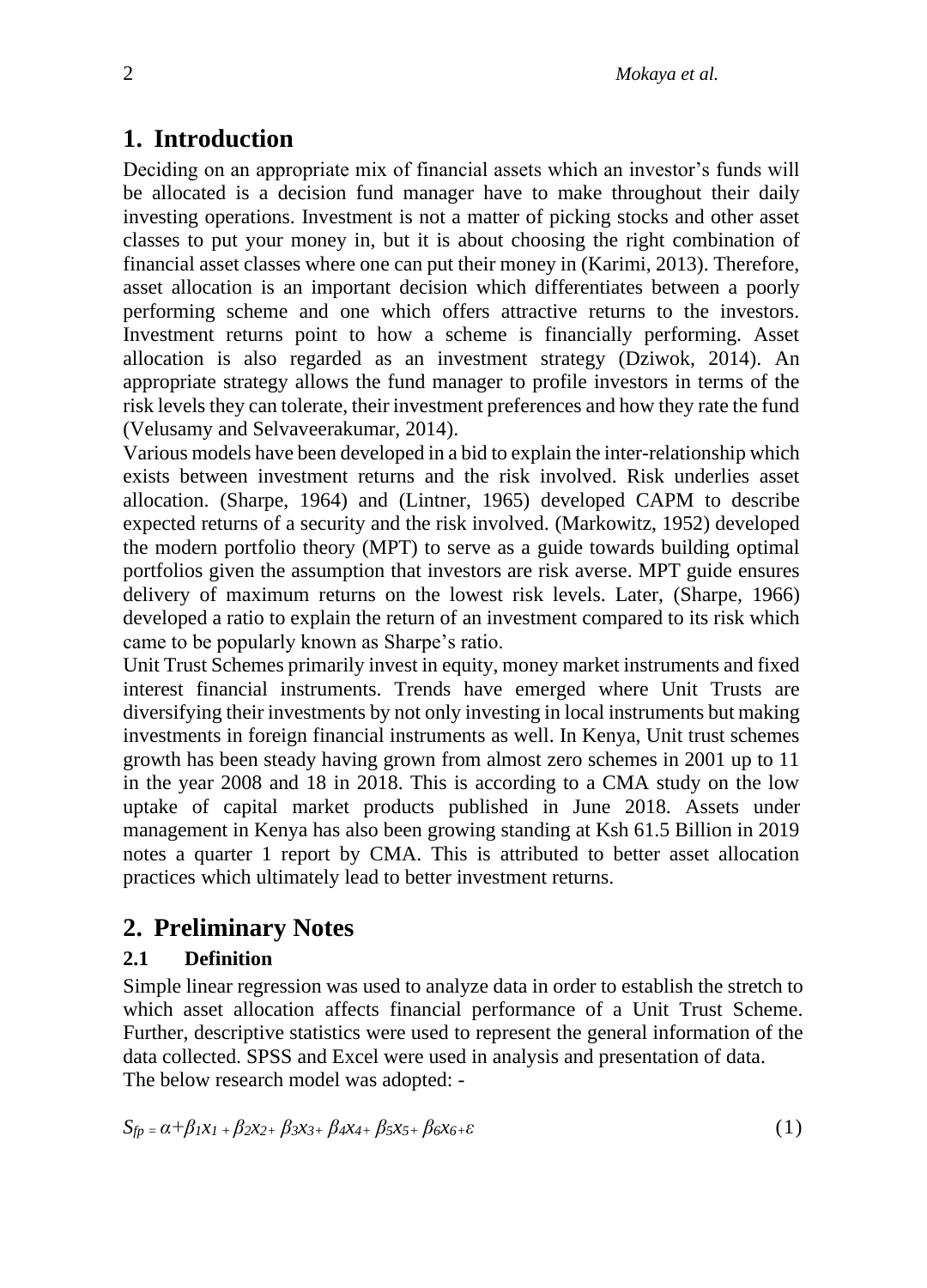Whereby  $S_{fp}$  refers to fund performance of Unit Trust Schemes measured using Sharpe's ratio whose formula is shown below:

$$
\text{Sharpe ratio, } S_{fp} = \frac{R_p - R_f}{\sigma_p} \tag{2}
$$

Where  $R_n$  is the expected portfolio return,  $R_f$  is the risk-free rate which was obtained from the yield of a 10-year Treasury bond and  $\sigma_p$  is the standard deviation of the portfolio's excess return.

α - refers to a constant of the model which is the risk-free rate of return obtained from the yield of a 10-year Treasury bond.

 $x_1$ —the weight of investment in treasury bonds by the scheme. This is calculated as a proportion of the value of investment in treasury bonds by the scheme divided by the total scheme value.

 $x_2$ —the weight of investment in corporate bonds by the scheme. This is calculated as a proportion of the value of investment in corporate bonds by the scheme divided by the total scheme value.

 $x_3$  – the weight of investment in equities by the scheme. This is calculated as a proportion of the value of investment in equities by the scheme divided by the total scheme value.

*x <sup>4</sup>* – the weight of property investment by the scheme. This is calculated as a proportion of the value of investment in properties by the scheme divided by the total scheme value.

*x <sup>5</sup>* – the weight investment in money market instruments by the scheme. This is calculated as a proportion of the value investment in money market instruments by the scheme divided by the total scheme value.

 $x_{6}$ – Fund age.

 $\beta_1$ ,  $\beta_2$ ,  $\beta_3$ ,  $\beta_4$ ,  $\beta_5$  and  $\beta_6$  refer to parameters to be estimated for the determinants of financial performance.

*ε* is the error term.

## **3. Main Results**

### **3.1 Introduction**

Secondary data was collected by the researcher using data collection forms. The data was entered into Excel and coded as appropriate. The Excel file was imported into SPSS where analysis took place. Descriptive and inferential analysis was done. The results are as presented in the subsequent sections.

## **3.2 Response Rate**

The researcher targeted 75 active Unit Trust Schemes in Kenya as of 31<sup>st</sup> December 2018. Data was collected over a 5-year period, 2014 to 2018. Therefore, N was equivalent to 375, 75\*5. However, the researcher was able to collect data for 50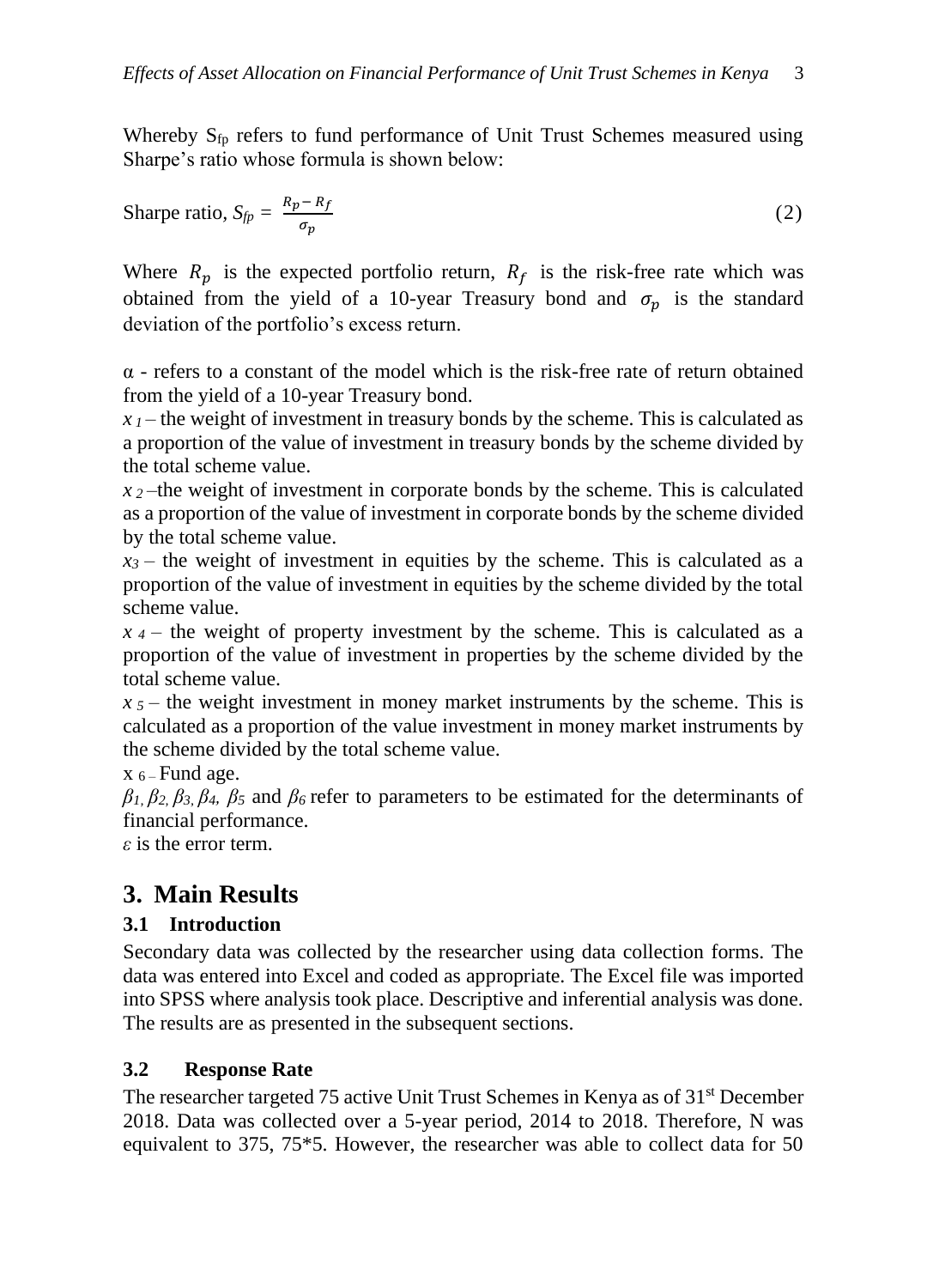funds over a 5-year period and one fund over a 2-year period. This gives a response rate of 252. This represents a response rate of 67% and a non-response rate of 33% as represented in the pie chart below.



**Figure 1: Response rates**

Fincham (2008) in his research on response rates and responsiveness for surveys, standards and the journal note that response rates of approximately 60% should be the goal of most researchers and certainly the expectation of most editors of journals. With a response rate of 67%, the researcher was satisfied that it was representative of the population under study.

### **3.3 Descriptive Statistics**

Mean, standard deviation, skewness and kurtosis were used to bring out the descriptive elements of the data under study. The results are as presented in the table below: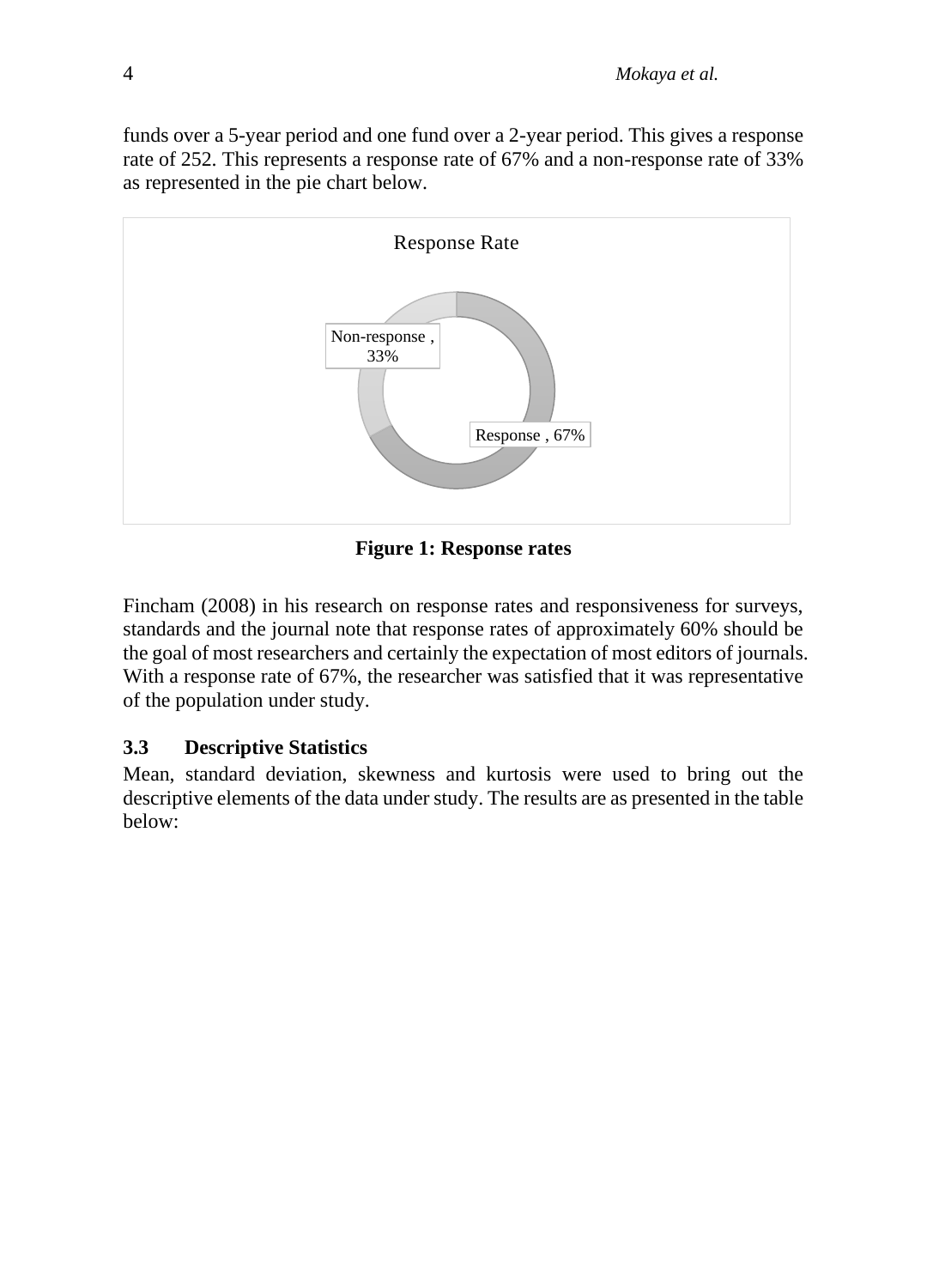|                           | N                | <b>Mean</b>      | Std.<br><b>Deviation</b> | <b>Skewness</b>  |                      | <b>Kurtosis</b>  |                      |  |
|---------------------------|------------------|------------------|--------------------------|------------------|----------------------|------------------|----------------------|--|
|                           | <b>Statistic</b> | <b>Statistic</b> | <b>Statistic</b>         | <b>Statistic</b> | Std.<br><b>Error</b> | <b>Statistic</b> | Std.<br><b>Error</b> |  |
| Money<br>Market           | 252              | 0.19             | 0.15                     | 0.68             | 0.15                 | $-0.48$          | 0.31                 |  |
| Corporate<br><b>Bonds</b> | 252              | 0.12             | 0.14                     | 0.67             | 0.15                 | $-1$             | 0.31                 |  |
| Property                  | 252              | $\Omega$         | 0.03                     | 7.86             | 0.15                 | 64.52            | 0.31                 |  |
| Treasury<br><b>Bonds</b>  | 252              | 0.43             | 0.16                     | $-0.57$          | 0.15                 | 1.18             | 0.31                 |  |
| Equity                    | 252              | 0.25             | 0.22                     | 0.26             | 0.15                 | $-1.16$          | 0.31                 |  |
| Fund Age                  | 252              | 0.68             | 0.37                     | $-1.12$          | 0.15                 | 0.91             | 0.31                 |  |
| Fund<br>Returns           | 252              | $-0.15$          | 1                        | $-0.3$           | 0.15                 | 0.22             | 0.31                 |  |

**Table 1: Descriptive statistics**

From table 1 above, the weight of the money market instruments had a mean of 0.19, a standard deviation of 0.15, skewness of 0.68 and a kurtosis of -0.48. The weight of corporate bonds had a mean of 0.12, a standard deviation of 0.14, skewness of 0.67 and a kurtosis of -1.00. The weight of immovable property had a standard deviation of 0.03, skewness of 7.86 and a kurtosis of 64.52. The weight of treasury bonds had a mean of 0.43, a standard deviation of 0.16, skewness of -0.57 and a kurtosis of 1.18. The weight of equity had a mean of 0.25, a standard deviation of 0.22, skewness of 0.26 and a kurtosis of -1.16. The age of the fund expressed as a logarithm of the fund age had a mean of 0.68, a standard deviation of 0.37, skewness of -1.12 and a kurtosis of 0.91. Fund returns which was expressed as a Sharpe ratio had a mean of -0.15, a standard deviation of 1.00, skewness of -0.30 and a kurtosis of 0.22.

The results of the analysis show that the age of the fund had the largest mean and the fund returns had the smallest mean. Fund returns had the largest standard deviation and the weight of property had the least standard deviation. Property had the largest skewness whereas fund age showed the least. Property had the largest kurtosis and the weight of equity had the least.

### **3.4 Diagnostic Tests**

Diagnostic tests for normality, multi-collinearity and autocorrelation were run on the data and the results are as presented below: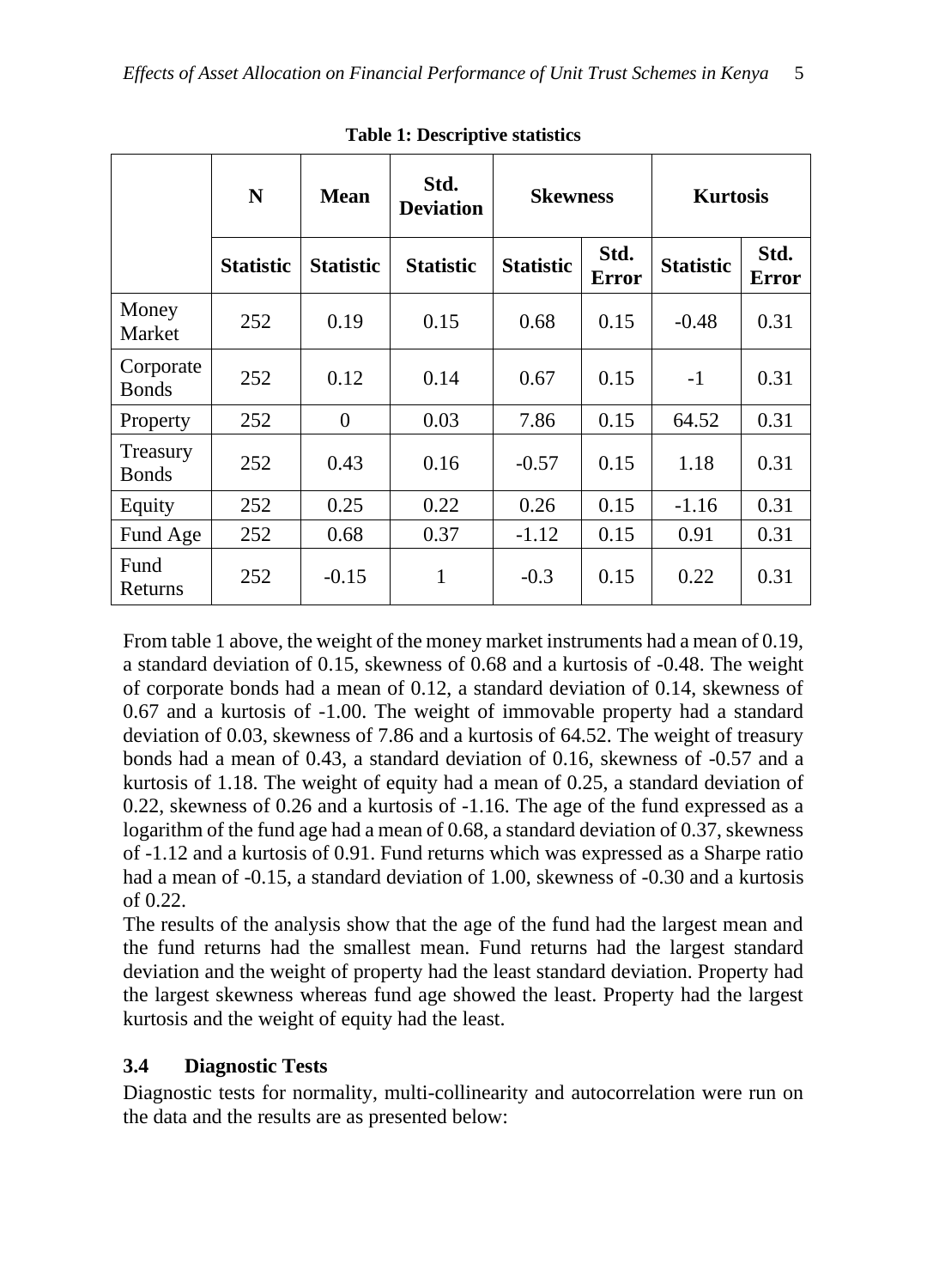#### **3.4.1 Normality Test**

Plotting a normal probability histogram of the standardized regression residuals was run as shown in the diagram below. This showed that the normality assumption is satisfied in the above regression equation.



**Figure 2: Standardized Residuals Histogram**

#### **3.4.2 Autocorrelation**

**Table 2: Autocorrelation Table**

| <b>Model</b>                                                                                            | R                 | <b>R</b> Square | <b>Adjusted</b><br><b>R</b> Square | <b>Std. Error of the</b><br><b>Estimate</b> |  |  |  |  |
|---------------------------------------------------------------------------------------------------------|-------------------|-----------------|------------------------------------|---------------------------------------------|--|--|--|--|
|                                                                                                         | .692 <sup>a</sup> | .479            | .466                               | .73078                                      |  |  |  |  |
| a. Predictors: (Constant), Fund Age, Corporate Bonds, Property, Treasury<br>Bonds, Money Market, Equity |                   |                 |                                    |                                             |  |  |  |  |

Table 2 showed that the model had a correlation coefficient, R of 0.692. This signifies existence of a strong positive association between the variables of the study. The model also had a coefficient of determination, R Square of 0.479. This was interpreted to imply that 47.9% of the fund returns for Unit Trust Scheme funds in Kenya can be explained by the independent variables of this study.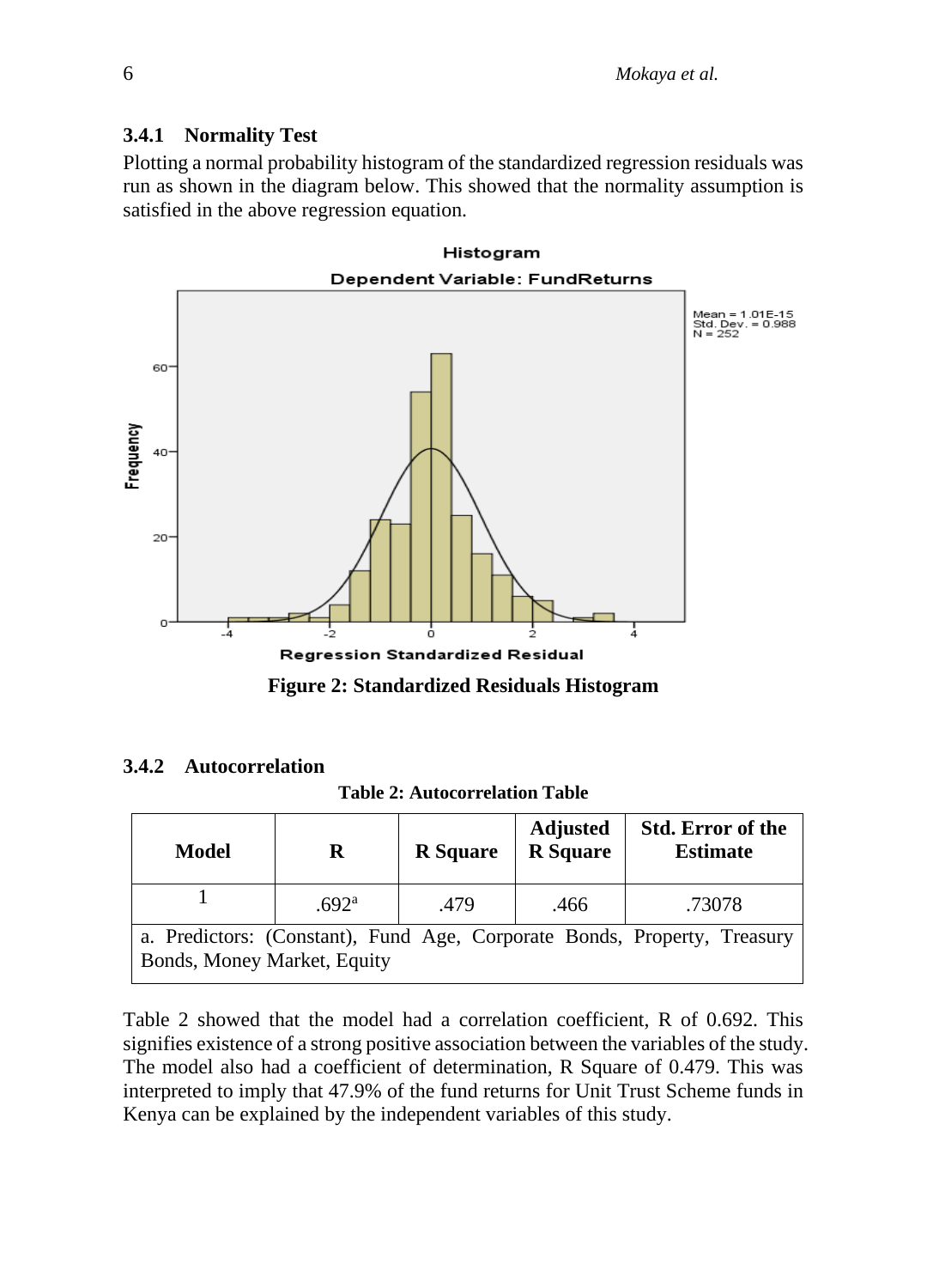### **3.4.3 Multicollinearity Test**

Collinearity diagnostic tests were run on the data to test for multi-collinearity. Tolerance probability was obtained, and the Variance Inflation factors (VIF) were used to evaluate existence and non-existence of multicollinearity among the independent variables.

When VIF ranges from 0 to 2.99, it shows non-existence of multi collinearity among the independent variables. A VIF value of 3 to 4.99 shows that we probably have multi collinearity. A value of 5 to 9.99 shows that we most likely have multi collinearity among the independent variables. A VIF value of 10 or more shows that we definitely do have multi-collinearity among the independent variables.

Iterative diagnostic tests were run on the data and the results are as summarized in the table below: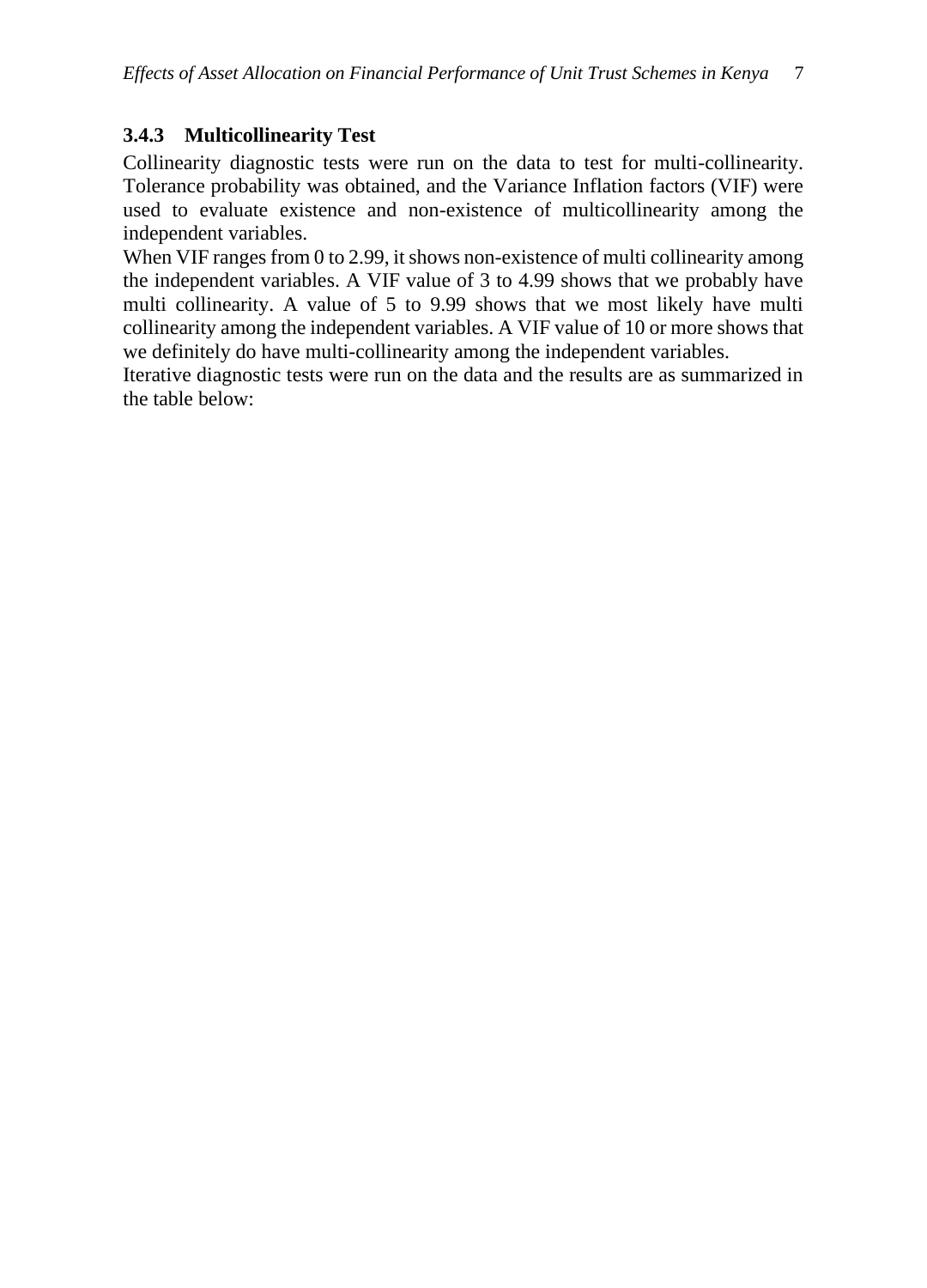|                                 |                                       |                                 |            | radie 3. Commearity Diagnostics<br>Coefficients <sup>a</sup> |                                        |                                |            |  |  |
|---------------------------------|---------------------------------------|---------------------------------|------------|--------------------------------------------------------------|----------------------------------------|--------------------------------|------------|--|--|
| Coefficients <sup>a</sup>       |                                       |                                 |            |                                                              |                                        |                                |            |  |  |
|                                 | Model                                 | <b>Collinearity Statistics</b>  |            |                                                              | Model                                  | <b>Collinearity Statistics</b> |            |  |  |
|                                 |                                       | Tolerance                       | <b>VIF</b> |                                                              |                                        | Tolerance                      | <b>VIF</b> |  |  |
|                                 | Corporate<br><b>Bonds</b>             | 0.512                           | 1.952      |                                                              | Property                               | 0.934                          | 1.071      |  |  |
| $\mathbf{1}$                    | Property                              | 0.966                           | 1.035      | $\mathbf{1}$                                                 | Treasury<br><b>Bonds</b>               | 0.483                          | 2.072      |  |  |
|                                 | <b>Treasury Bonds</b>                 | 0.509                           | 1.965      |                                                              | Equity                                 | 0.384                          | 2.602      |  |  |
|                                 | Equity                                | 0.392                           | 2.551      |                                                              | Fund Age                               | 0.93                           | 1.075      |  |  |
|                                 | Fund Age                              | 0.927                           | 1.078      |                                                              | <b>Money Market</b>                    | 0.468                          | 2.138      |  |  |
|                                 | a. Dependent Variable: Money Market   |                                 |            |                                                              | a. Dependent Variable: Corporate Bonds |                                |            |  |  |
|                                 |                                       | <b>Coefficients<sup>a</sup></b> |            |                                                              |                                        | Coefficients <sup>a</sup>      |            |  |  |
|                                 |                                       | <b>Collinearity Statistics</b>  |            |                                                              |                                        | <b>Collinearity Statistics</b> |            |  |  |
|                                 | Model                                 | Tolerance                       | <b>VIF</b> |                                                              | Model                                  | Tolerance                      | <b>VIF</b> |  |  |
|                                 | Equity                                | 0.528                           | 1.893      |                                                              | Fund Age                               | 0.931                          | 1.074      |  |  |
|                                 | Fund Age                              | 0.929                           | 1.077      | 1                                                            | <b>Money Market</b>                    | 0.889                          | 1.125      |  |  |
| $\mathbf{1}$                    | <b>Money Market</b>                   | 0.681                           | 1.468      |                                                              | Corporate<br><b>Bonds</b>              | 0.955                          | 1.047      |  |  |
|                                 | Corporate<br><b>Bonds</b>             | 0.707                           | 1.414      |                                                              | Property                               | 0.977                          | 1.023      |  |  |
|                                 | Property                              | 0.94                            | 1.063      |                                                              | Treasury<br><b>Bonds</b>               | 0.895                          | 1.117      |  |  |
|                                 | a. Dependent Variable: Treasury Bonds |                                 |            | a. Dependent Variable: Equity                                |                                        |                                |            |  |  |
|                                 |                                       | Coefficients <sup>a</sup>       |            | Coefficients <sup>a</sup>                                    |                                        |                                |            |  |  |
|                                 | Model                                 | <b>Collinearity Statistics</b>  |            |                                                              | Model                                  | <b>Collinearity Statistics</b> |            |  |  |
|                                 |                                       | Tolerance                       | <b>VIF</b> |                                                              |                                        | Tolerance                      | <b>VIF</b> |  |  |
|                                 | <b>Treasury Bonds</b>                 | 0.063                           | 15.949     |                                                              | <b>Money Market</b>                    | 0.037                          | 27.126     |  |  |
|                                 | Equity                                | 0.038                           | 26.025     |                                                              | Corporate<br><b>Bonds</b>              | 0.041                          | 24.683     |  |  |
|                                 | Fund Age                              | 0.938                           | 1.066      |                                                              | Property                               | 0.418                          | 2.392      |  |  |
| $\mathbf{1}$                    | <b>Money Market</b>                   | 0.086                           | 11.599     | 1                                                            | Treasury<br><b>Bonds</b>               | 0.028                          | 36.24      |  |  |
|                                 | Corporate<br><b>Bonds</b>             | 0.091                           | 10.96      |                                                              | Equity                                 | 0.016                          | 61.273     |  |  |
| a. Dependent Variable: Property |                                       |                                 |            |                                                              | a. Dependent Variable: Fund Age        |                                |            |  |  |

**Table 3: Collinearity Diagnostics**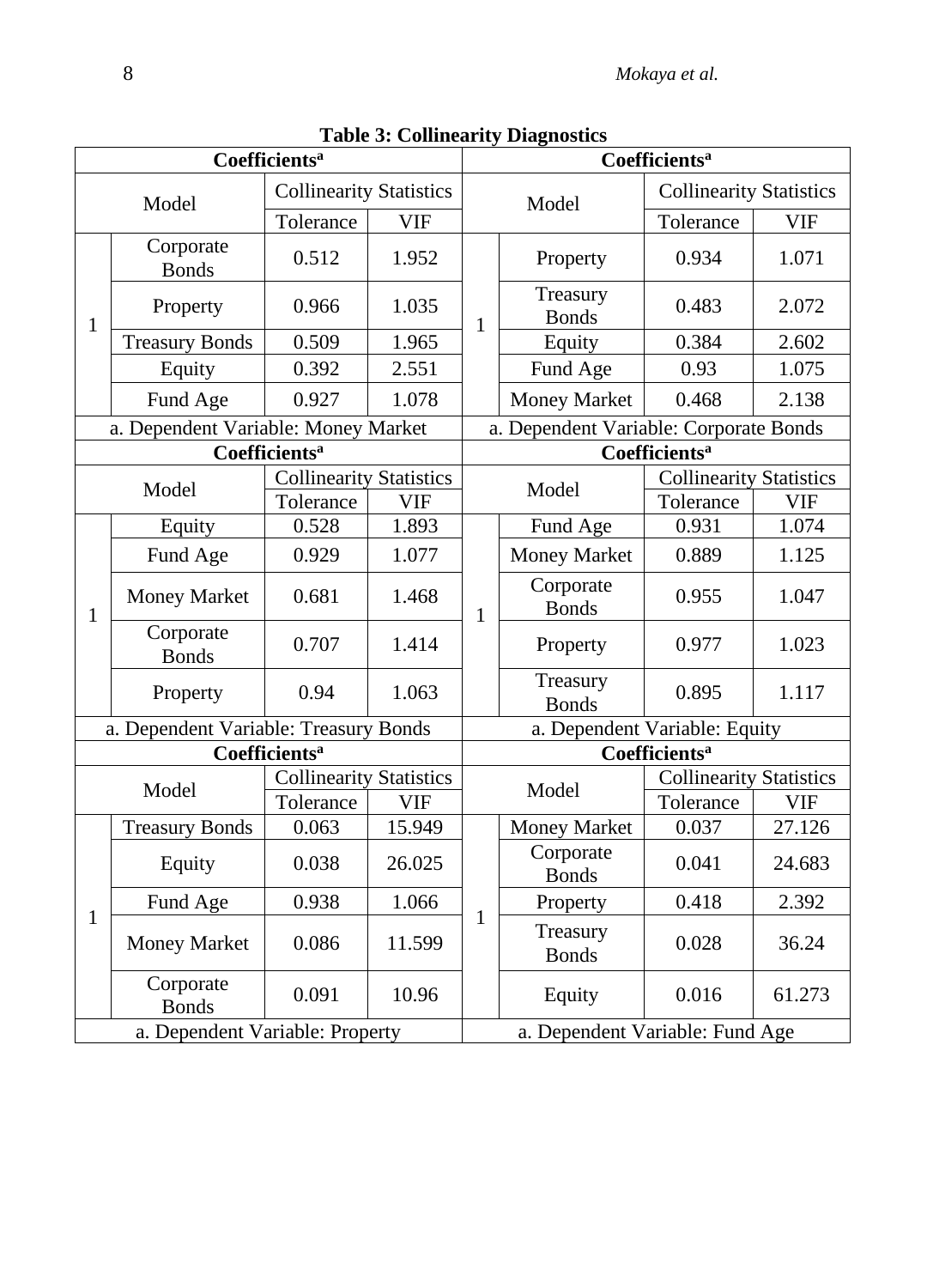From the collinearity diagnostic tables above, it was showed that the weight of money market, corporate bonds, treasury bonds and the weight of equity showed no signs of multi-collinearity with the other independent variables since all their VIF values are less than 3.

However, the weight of property showed existence of multi-collinearity with all the independent variables except fund age. Fund age also showed existence of multicollinearity with all the independent variables except the weight of property.

### **3.5 Correlation Analysis**

Pearson correlations were also run to determine the direction and strength of the relationship between the study variables. The results are presented in the table below:

|                                 |                        | <b>Money</b><br><b>Market</b> | Corporate<br><b>Bonds</b> | <b>Property</b> | <b>Treasury</b><br><b>Bonds</b> | <b>Equity</b> | Fund<br>Age  | <b>Fund</b><br><b>Returns</b> |
|---------------------------------|------------------------|-------------------------------|---------------------------|-----------------|---------------------------------|---------------|--------------|-------------------------------|
| <b>Money</b><br><b>Market</b>   | Pearson<br>Correlation | 1                             | .016                      | $-.120$         | $-.220$                         | $-.478$       | $-.213$      | .344                          |
|                                 | Sig. (2-tailed)        |                               | .802                      | .058            | .000                            | .000          | .001         | .000                          |
|                                 | $\mathbf N$            | 252                           | 252                       | 252             | 252                             | 252           | 252          | 252                           |
| Corporate<br><b>Bonds</b>       | Pearson<br>Correlation | .016                          | $\mathbf{1}$              | $-.025$         | $-.206$                         | $-.471$       | $-.006$      | .436                          |
|                                 | Sig. (2-tailed)        | .802                          |                           | .695            | .001                            | .000          | .923         | .000                          |
|                                 | $\mathbf N$            | 252                           | 252                       | 252             | 252                             | 252           | 252          | 252                           |
| <b>Property</b>                 | Pearson<br>Correlation | $-.120$                       | $-.025$                   | $\mathbf{1}$    | .013                            | $-.066$       | .113         | .045                          |
|                                 | Sig. (2-tailed)        | .058                          | .695                      |                 | .839                            | .295          | .073         | .473                          |
|                                 | N                      | 252                           | 252                       | 252             | 252                             | 252           | 252          | 252                           |
| <b>Treasury</b><br><b>Bonds</b> | Pearson<br>Correlation | $-.220$                       | $-.206$                   | .013            | $\mathbf{1}$                    | $-.488$       | $-.073$      | .215                          |
|                                 | Sig. (2-tailed)        | .000                          | .001                      | .839            |                                 | .000          | .250         | .001                          |
|                                 | $\mathbf N$            | 252                           | 252                       | 252             | 252                             | 252           | 252          | 252                           |
| <b>Equity</b>                   | Pearson<br>Correlation | $-.478$                       | $-.471$                   | $-.066$         | $-.488$                         | $\mathbf{1}$  | .190         | $-.654$                       |
|                                 | Sig. (2-tailed)        | .000.                         | .000                      | .295            | .000                            |               | .003         | .000                          |
|                                 | $\mathbf N$            | 252                           | 252                       | 252             | 252                             | 252           | 252          | 252                           |
| <b>Fund Age</b>                 | Pearson<br>Correlation | $-.213$                       | $-.006$                   | .113            | $-.073$                         | .190          | $\mathbf{1}$ | $-.119$                       |
|                                 | Sig. (2-tailed)        | .001                          | .923                      | .073            | .250                            | .003          |              | .059                          |
|                                 | N                      | 252                           | 252                       | 252             | 252                             | 252           | 252          | 252                           |
| Fund<br><b>Returns</b>          | Pearson<br>Correlation | .344                          | .436                      | .045            | .215                            | $-.654$       | $-.119$      | $\mathbf{1}$                  |
|                                 | Sig. (2-tailed)        | .000                          | .000                      | .473            | .001                            | .000          | .059         |                               |
|                                 | $\mathbf N$            | 252                           | 252                       | 252             | 252                             | 252           | 252          | 252                           |

**Table 4: Correlations**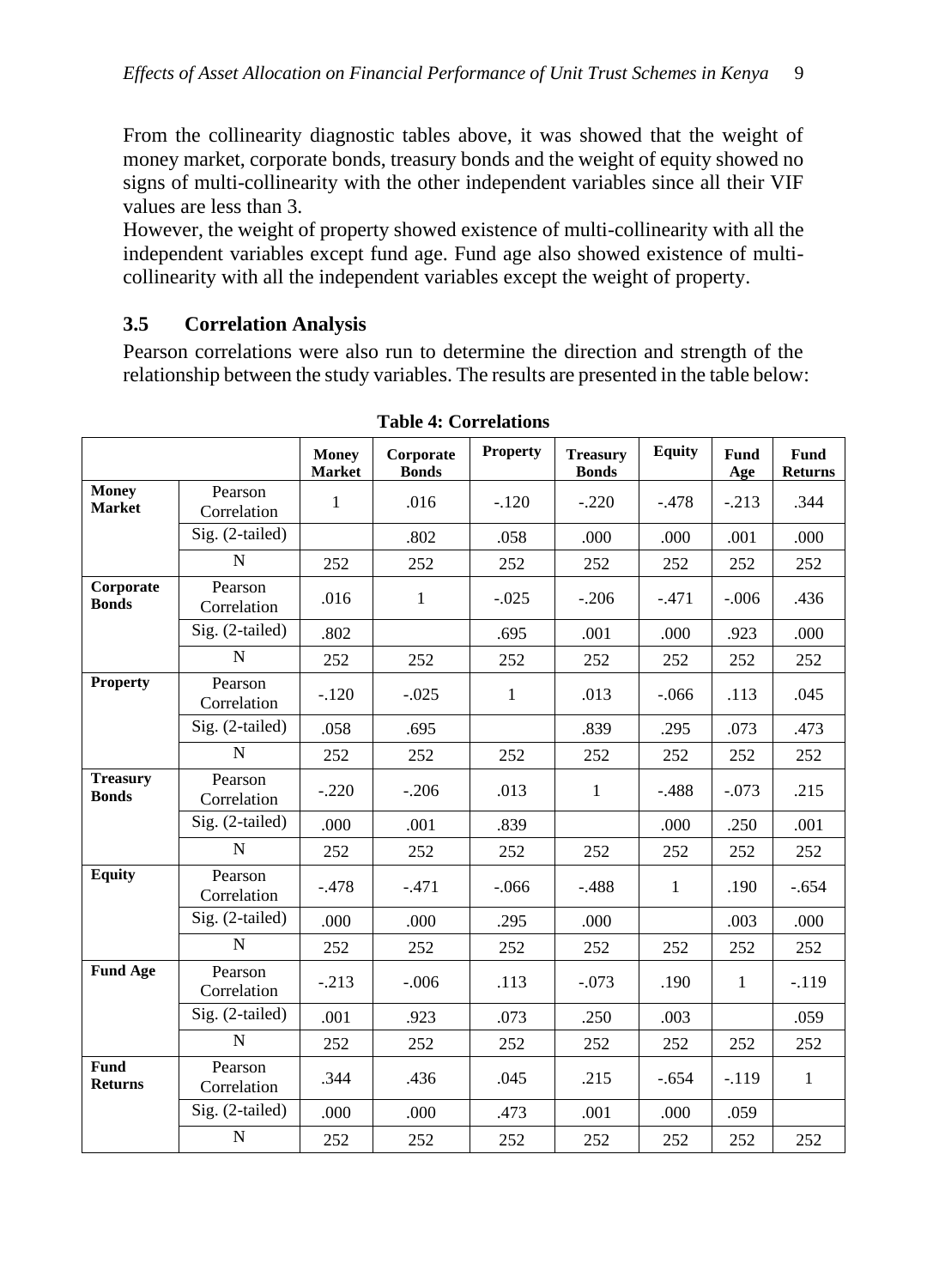Pearson correlation range from  $-1$  to  $+1$ . A coefficient of 0.1 to 0.29 or  $-0.1$  and  $-$ 0.29 indicate weak strength of association between the variables. A correlation of 0.3 to 0.49 or -0.3 and -0.49 point to a medium strength of association between the study variables. A coefficient of 0.5 to 1 or -0.5 and -1 indicate a strong or large strength of association.

Table 4 above showed Pearson correlation coefficients and 2-tailed significance probability levels. The Pearson correlation for the weight of money market instruments was 0.344 with a probability value of less than 0.05. This showed existence of moderate positive association between the weight of money market instruments and the fund returns which is significant at 5% level of confidence. The weight of corporate bonds had a Pearson correlation coefficient of 0.436 with a 2 tailed probability of less than 5%. This pointed to the existence of a moderate positive relationship between the weight of corporate bonds in a fund to the fund returns. The probability is also significant at 5% confidence interval.

The weight of property had a Pearson correlation coefficient of 0.045 with a 2-tailed significance probability of 0.473. This showed that there existed weak positive relationship between the weight of property and the performance of a fund which was measured by its investment returns. The probability is not significant at a confidence interval of 5%. The weight of treasury bonds in the fund had a Pearson correlation coefficient of 0.215 with a significance probability of 0.001. This pointed to existence of a weak association between the weight of treasury bonds and the fund returns. The positive association means that increasing the weight of treasury bonds in a fund increases the performance of Unit Trust Scheme fund.

The weight of equity had a Pearson correlation coefficient of -0.654 with a significance probability which was less than 5%. This showed existence of a strong negative relationship between the weight of equity in a fund and the returns of a fund. The negative relationship shows that increasing the weight of equity in a fund decreases its one-year performance. The association is significant at a 5% confidence interval. Fund age had a Pearson correlation coefficient of -0.119 with a significance probability of 0.059. This showed existence of a weak negative relationship between the log of fund age and the returns of a fund. The association is also not significant at 5% confidence interval but if the limit is stretched, it will be significant at an interval of 6%.

#### **3.6 Regression Analysis**

Regression analysis was performed on the data collected to determine the effect which asset allocation had on the performance of Unit Trust Scheme funds in Kenya. The results of the regression analysis are as presented below: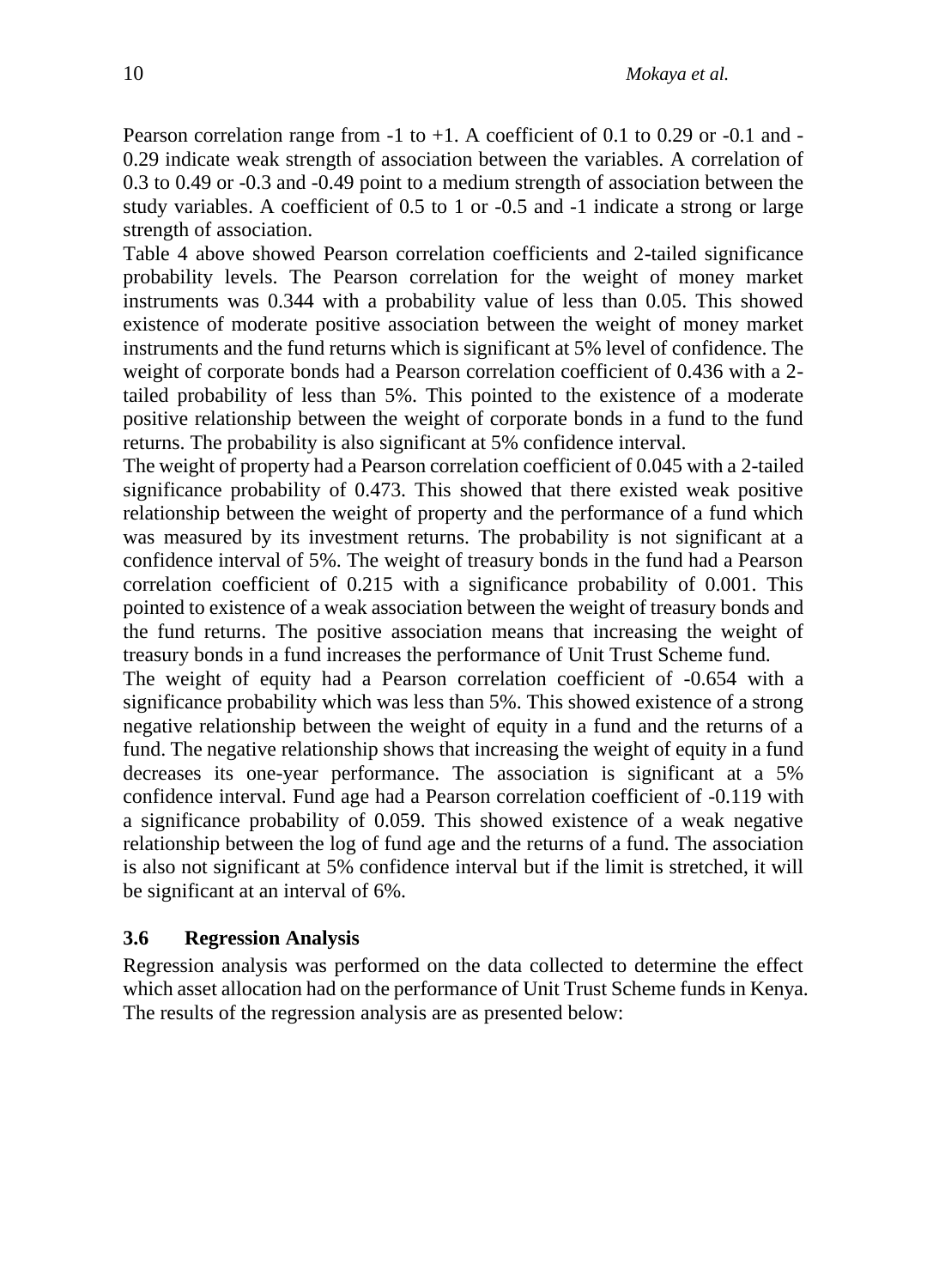| <b>Model</b>                                                             | R                 | <b>R</b> Square | <b>Adjusted</b><br><b>R</b> Square | <b>Std. Error of the</b><br><b>Estimate</b> |  |  |  |
|--------------------------------------------------------------------------|-------------------|-----------------|------------------------------------|---------------------------------------------|--|--|--|
|                                                                          | .692 <sup>a</sup> | .479            | .466                               | .73078                                      |  |  |  |
| a. Predictors: (Constant), Fund Age, Corporate Bonds, Property, Treasury |                   |                 |                                    |                                             |  |  |  |
| Bonds, Money Market, Equity                                              |                   |                 |                                    |                                             |  |  |  |

**Table 5: Model Summary**

**Table 6: ANOVA<sup>a</sup>**

|                                                                                 | <b>Model</b>         | Sum of<br><b>Squares</b> | Df  | <b>Mean</b><br><b>Square</b> | F      | Sig.           |  |  |
|---------------------------------------------------------------------------------|----------------------|--------------------------|-----|------------------------------|--------|----------------|--|--|
|                                                                                 | Regression           | 120.185                  | 6   | 20.031                       | 37.508 | $.000^{\rm b}$ |  |  |
|                                                                                 | Residual             | 130.841                  | 245 | .534                         |        |                |  |  |
| a. Dependent Variable: Fund Returns                                             |                      |                          |     |                              |        |                |  |  |
| b. Predictors: (Constant), Fund Age, Corporate Bonds, Property, Treasury Bonds, |                      |                          |     |                              |        |                |  |  |
|                                                                                 | Money Market, Equity |                          |     |                              |        |                |  |  |

Tabulated F value given the degrees of freedom (6,245) at a 5% level of significance, the value was found to be 2.13. From table 6 above, the F distribution value is 37.508 and it is way higher than the tabulated critical value. This showed that the model was a good predictor of the relationship which existed between asset allocation and financial performance of Unit Trust Scheme funds in Kenya.

|                                     |                           | <b>Unstandardized</b><br><b>Coefficients</b> |                      | <b>Standardized</b><br><b>Coefficients</b> |          |      |  |  |
|-------------------------------------|---------------------------|----------------------------------------------|----------------------|--------------------------------------------|----------|------|--|--|
|                                     | <b>Model</b>              | B                                            | Std.<br><b>Error</b> | <b>Beta</b>                                | t        | Sig. |  |  |
|                                     | (Constant)                | $-5.286$                                     | 1.654                |                                            | $-3.196$ | .002 |  |  |
| 1                                   | Money<br>Market           | 5.937                                        | 1.636                | .872                                       | 3.629    | .000 |  |  |
|                                     | Corporate<br><b>Bonds</b> | 6.698                                        | 1.651                | .932                                       | 4.057    | .000 |  |  |
|                                     | Property                  | 6.190                                        | 2.154                | .206                                       | 2.874    | .004 |  |  |
|                                     | Treasury<br><b>Bonds</b>  | 5.592                                        | 1.688                | .921                                       | 3.313    | .001 |  |  |
|                                     | Equity                    | 3.087                                        | 1.676                | .667                                       | 1.842    | .067 |  |  |
|                                     | Fund Age                  | $-.028$                                      | .130                 | $-.010$                                    | $-.212$  | .832 |  |  |
| a. Dependent Variable: Fund Returns |                           |                                              |                      |                                            |          |      |  |  |

**Table 7: Regression coefficients**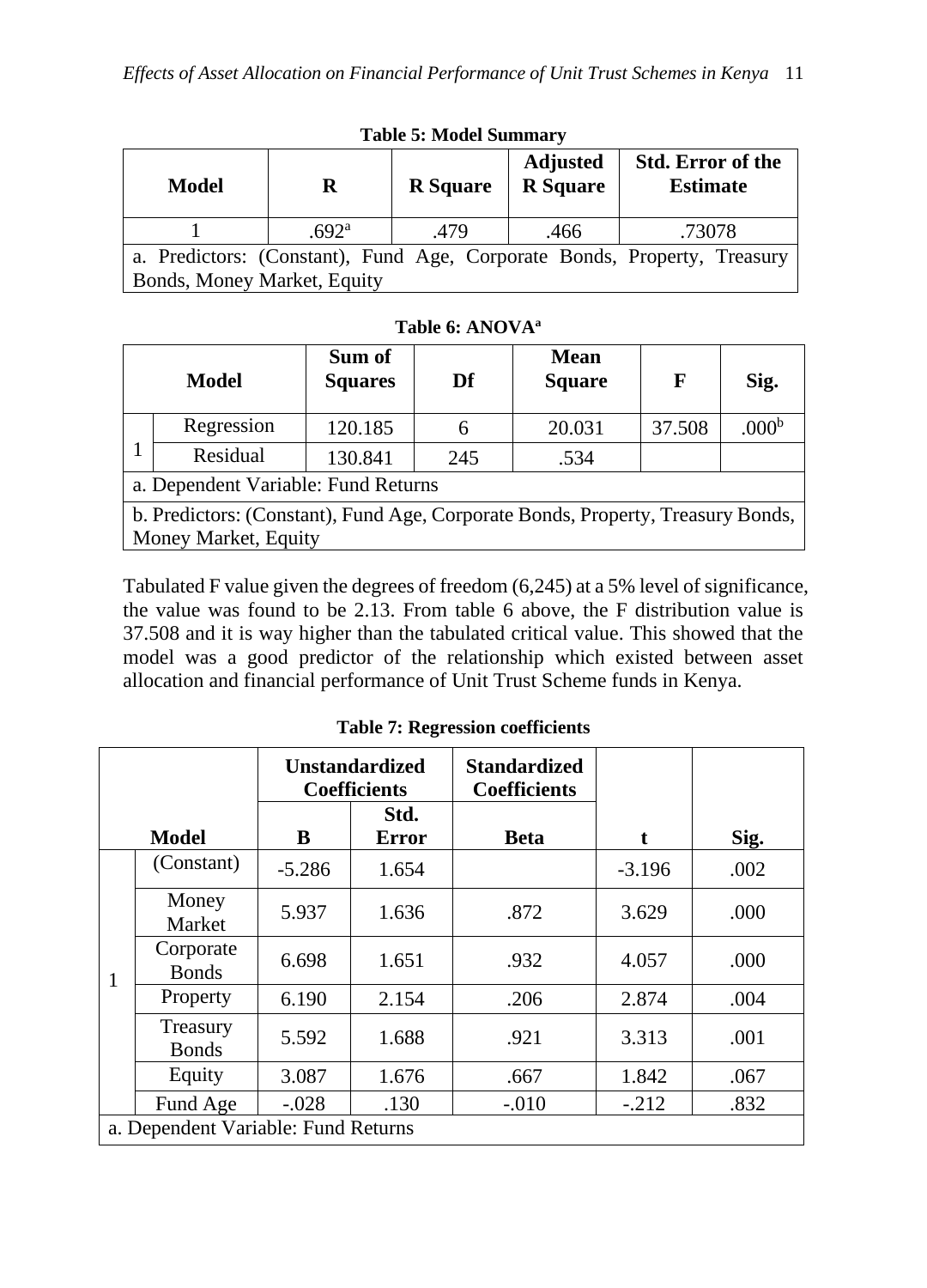When the coefficients are updated into the analytical model, the resultant regression equation is as below:

$$
S_{fp} = -5.286 + 5.592x_1 + 6.698x_2 + 3.087x_3 + 6.190x_4 + 5.937x_5 - 0.028x_6
$$
 (3)

If all the study variables were to remain constant, performance of Unit Trust Schemes in Kenya will remain at -5.286. Holding all the variables constant, a unit change in the weight of money market instruments will result in an increase in fund performance by 5.937. A unit change in the weight of corporate bonds when all the other factors are held constant results in an increase of the fund performance by 6.698. When all the other variables are held constant, a unit change in the weight of property results in a 6.190 change in the performance of a fund. A unit change in treasury bonds results in a 5.592 change in the performance of a fund when all the other variables are held constant. A unit change in the weight of equity, results in a 3.087 change in the performance of a fund. When all the variables are held constant, a unit change in the log of fund age results in a -0.028 change in the performance of a fund.

Money market financial instruments, corporate bonds, property, and treasury bonds all have significance probabilities which are less than 0.05. This showed that they were all significant at the 5% level of significance. Equity was slightly insignificant with a value of 0.067 which was slightly above the 5% confidence level. Fund age was insignificant given that it had a probability value of 0.832 and this was way higher than the 0.05 level of significance.

#### **3.7 Interpretation of Findings and Discussion of the Results**

Diagnostic tests conducted on the data show that the assumptions of the model adopted are satisfied. The assumptions of normality, existence of autocorrelation and non-existence of multi-collinearity between the study variables were satisfied. Results of the correlation and regression analysis of the dataset showed that the weight of money market instruments, corporate bonds, treasury bonds and equity significantly affected performance of Unit Trust Scheme funds. Correlation results for the weight of money market instruments, corporate bonds and treasury bonds showed existence of a positive autocorrelation with the fund returns. This implies that increasing the weight of the financial instruments for the scheme increases financial performance of Unit Trust Schemes. They all had probability values in the interval of 0 and 0.05. This implied that the association between the dependent and independent variable is statistically significant at 95% confidence level.

Correlation results for the weight of equity pointed to existence of a negative association between with one-year fund returns. This implied that when the weight of equity is increased in a fund, it tends to lower the fund returns in the short-term. The probability was significant at 95% level of confidence. The result was also in line with findings by (Sutcliffe, 2004) that equities tend to have a long-term investment horizon for them to bring in attractive returns.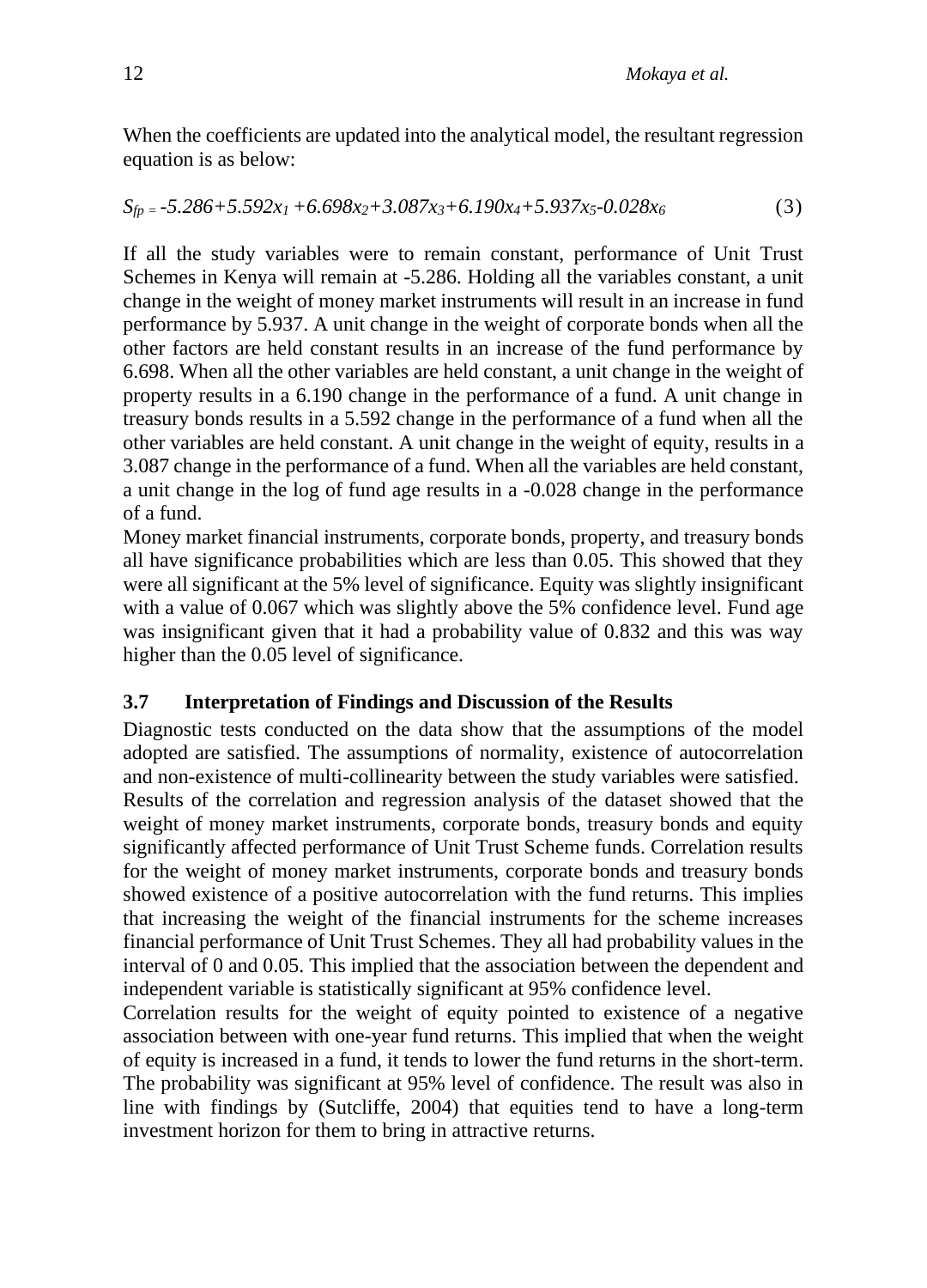The log of the age of the fund was not significant given that it had a probability of 0.059 which was slightly above 0.05. Immovable property had a probability of 0.473 which was also not significant at the 5% level of significance. This implied that, immovable property had significantly lower influence in the performance of a fund. This is consistent with a study conducted by (Sang, 2017) to assess the effect that asset allocation has on the financial performance of Unit Trust Schemes in Kenya.

The findings of this study that are in line with what (Santacruz, 2011) found that asset allocation accounts for a huge percentage in the variability of the aggregate portfolio returns. The research also concurs with the findings of a study conducted by (Blake, Lehmann and Timmermann, 1998) in the UK that asset allocation is an integral element in the determination of the financial performance of an investment institution. However, correlation and regression results differ on the significance levels of property in influencing performance of a fund. Equity had a negative association with one-year fund performance.

## **4. Conclusion**

### **4.1 Conclusion and Recommendations**

The study sought to determine what effect asset allocation had on the financial performance of Unit Trust Schemes in Kenya. The study established significant correlations between fund returns and money market instruments, corporate bonds, treasury bonds and equity. Property and fund age had insignificant effects according to the level of confidence adopted. Investment in property had insignificant effects in the short-term on the financial performance of investment organizations. Its assessment over a longer period of time may yield different observations.

On the other hand, equity was found to negatively correlate with one year returns of a fund. Investment in equity requires assessment over medium to long time periods for a proper verdict on its effects to be authoritatively stated. Expanding the confidence interval will see fund age have a correlation with the returns of a fund but its effects were not as significant as the financial instruments do. Immovable property due to its illiquid nature, its effect on the one year returns of a fund was insignificant.

The study further established existence of a significant linear relationship between the investment returns of a fund and money market instruments, corporate bonds, property and treasury bonds. The linearity of the association between the age of a fund and equity was statistically insignificant. Equity is significantly correlated with fund returns but the association is not linear. The correlation between the age of a fund and the returns of a fund was insignificant and their association was not linear. Fund managers in their quest to comply with CMA regulations on the quantities of funds which a certain fund can invest in a particular financial instrument proof to be restrictive. Fund managers end up investing in financial assets which they could otherwise not have invested in. This decreases the investment returns which a fund generates. Relaxing such restrictive regulation while still maintaining a balance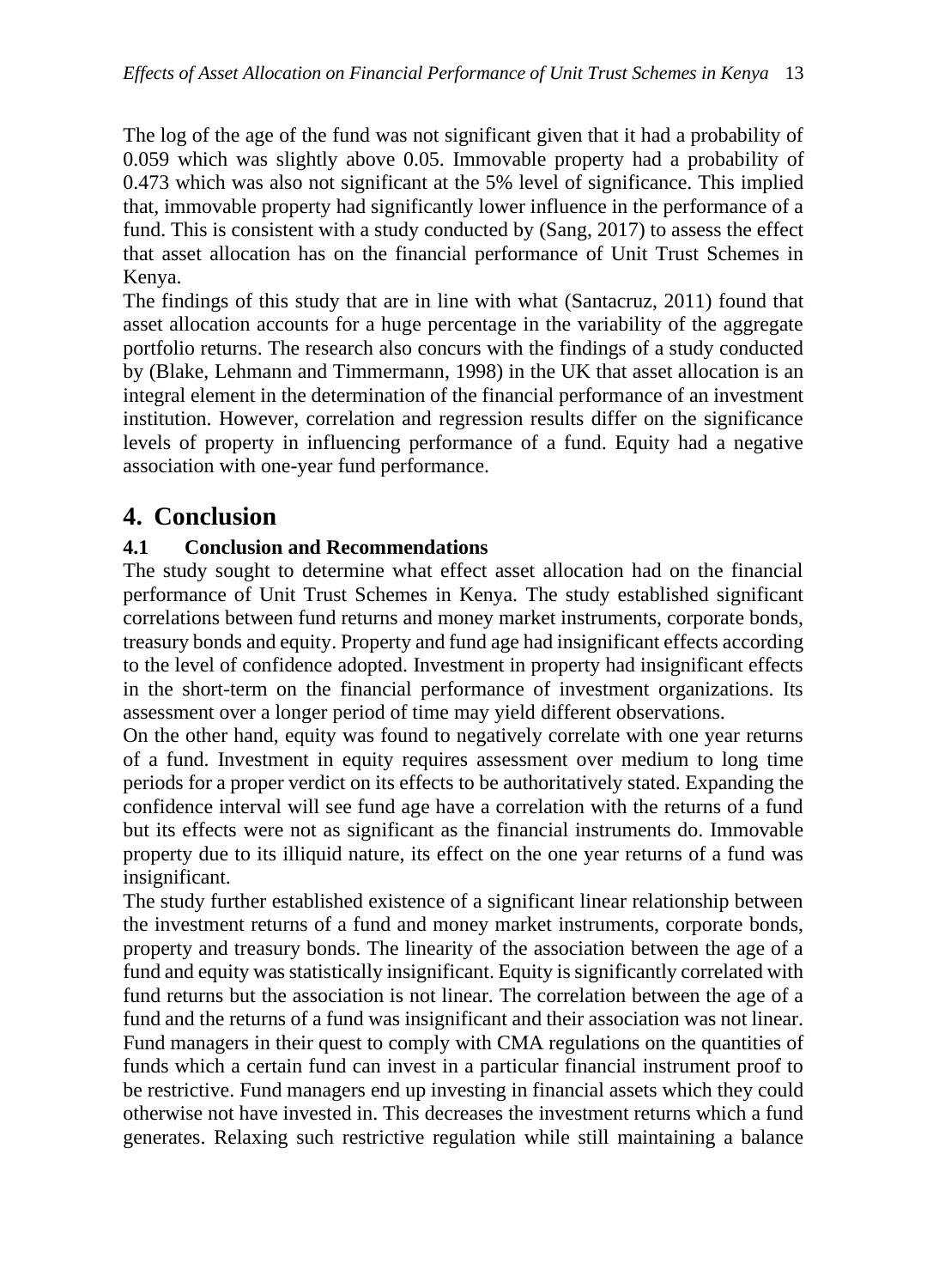between risk and return of the investors will enhance innovative investment by fund managers. Asset allocation decision should be left to fund managers to make based on their return-risk assessment of a certain financial instrument but under strict guidelines from CMA. Investment returns largely depend on a fund manager's assessment, selection and timing of an investment and that is not fully put into practice with a quantitative regulation in a certain investment.

Findings of the research point to positive correlations between the returns of a fund and money market instrument, corporate bonds, and treasury bonds. Therefore, this study recommends that for funds where investors expect returns in short term such as money market funds, they should have more of money market instruments such as treasury bills, commercial paper and investment in Fixed deposits and less of equity. Greater investment in equity should be considered when investing in funds where investors expect to make reasonable returns in the medium to long term.

Listed firms should be encouraged to issue corporate bonds and commercial paper. This can be achieved through proper guidelines and appropriate promotions by CMA. They are high yielding financial instruments which fund managers should give specific attention to.

Asset allocation has to be assessed alongside other investment aspects such as timing, manager experience and the prevailing economic conditions of operation when making an investment decision.

#### **4.2 Limitations of the study**

Collecting the secondary data from Unit Trusts Schemes in Kenya was herculean. The researcher had to approach the schemes individually to get the data where the financial statements were not available on their website. The organizations needed a lot of convincing that it was to be used exclusively for academic purposes to fill in the data collection form. The researcher ended up in the University of Nairobi Archives to get financial statements of the Unit Trust Schemes which were not willing to give the information. Therefore, the data collection process took longer than expected. Afterwards, data analysis and presentation of the results has been handled with a lot of confidentiality.

The study focused only on Unit Trust Schemes which represents part of the investment institutions we have in Kenya. Asset allocation is a critical investment decision which all investment institutions have to do it right for them to make reasonable returns and attract clients. The study was also limited to only Unit Trust Schemes in Kenya. A comparison of the findings between the local Unit Trust Schemes and the rest of the world would have given more insights and probably yield a more efficient way to tackle some of the common asset allocation mistakes committed.

The research was carried out for a period of over five-month period. Due to previously unforeseen circumstances, this proved to be a challenge to the researcher. Despite the time constraint, the researcher worked out an aggressive plan that saw it that all the challenges are addressed, and the quality of the research is held to extremely high standards.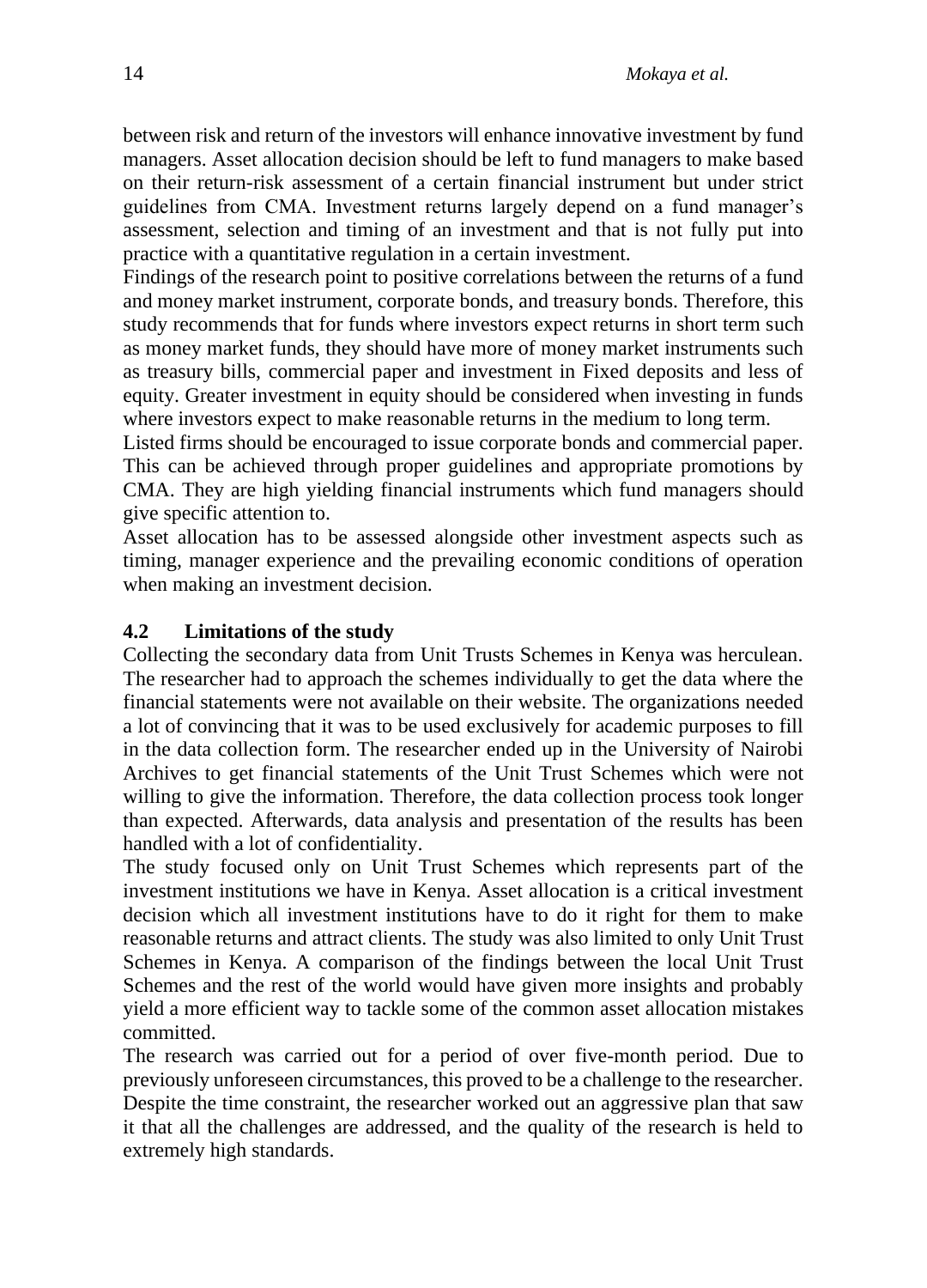The study measured financial performance of the dependent variable using investment returns. Sharpe ratio was adopted to measure the returns. The measurement was adopted after careful assessment of on how Unit Trust Schemes work in Kenya and on which method is commonly adopted to measure fund returns. However, the researcher understands too well that other methods which are equally as good exist.

The researcher adopted a linear regression model to assess the association which existed between the independent and dependent variables. The model was later tested and found to adequately represent the relationship well. However, some of variables might not exhibit a linear relationship with the dependent variable.

### **4.3 Suggestions for Further Studies**

This research was limited to the assessment of the effect of asset allocation in the financial performance of Unit Trust Schemes in Kenya. The discussion can be expanded to other investment organizations whereby asset allocation is a significant decision that its leadership grapple with on a day to day basis. Comparison of the local funds' performance with global leaders in the industry will also be beneficial to theory, practice, and policy.

One of the assumptions which this research adopted and some variables like equity and fund age violated is existence of a linear relationship between the independent and dependent variables. Adoption of a better model fit for the variables will give further insights into the nature of association which exists between the variables.

Annualized returns were collected over a 5-year period for all the Unit Trust Scheme funds in Kenya. The researcher feels that a replica study can be conducted over a longer time period for more conclusive findings.

Adequate timelines to conduct out such a study is also required. Much time was taken up during the data collection process, analysis, and presentation. Without sufficient time, the researcher will find himself/herself in an awkward position which might compromise the quality of the research.

Practitioners, scholars, and regulators will greatly benefit from a replica study which adopts a different approach of getting to measure investment returns. Some of the shortcomings of the Shape ratio are mitigated by Sortino and Treynor's ratios. However, their selection and adoption should follow after good assessment and convincing logic – they should not be used for the sake of it.

### **ACKNOWLEDGEMENTS.**

Many thanks to my supervisors, Mr. Ronald Chogii and Dr. Winnie Nyamute who continually guided me throughout my thesis. Much appreciation to my mum, Mrs. Mary Mokaya and sister, Ms. Charlotte Mokaya for their emotional and financial support throughout my research.

My colleagues at Turnkey Africa Limited and KOKO Networks, I am profoundly grateful for your support and criticisms.

Last but not least, thanks to all the personnel in the various Unit Trust Schemes who gladly filled my data collection form and for those who pointed me to the right